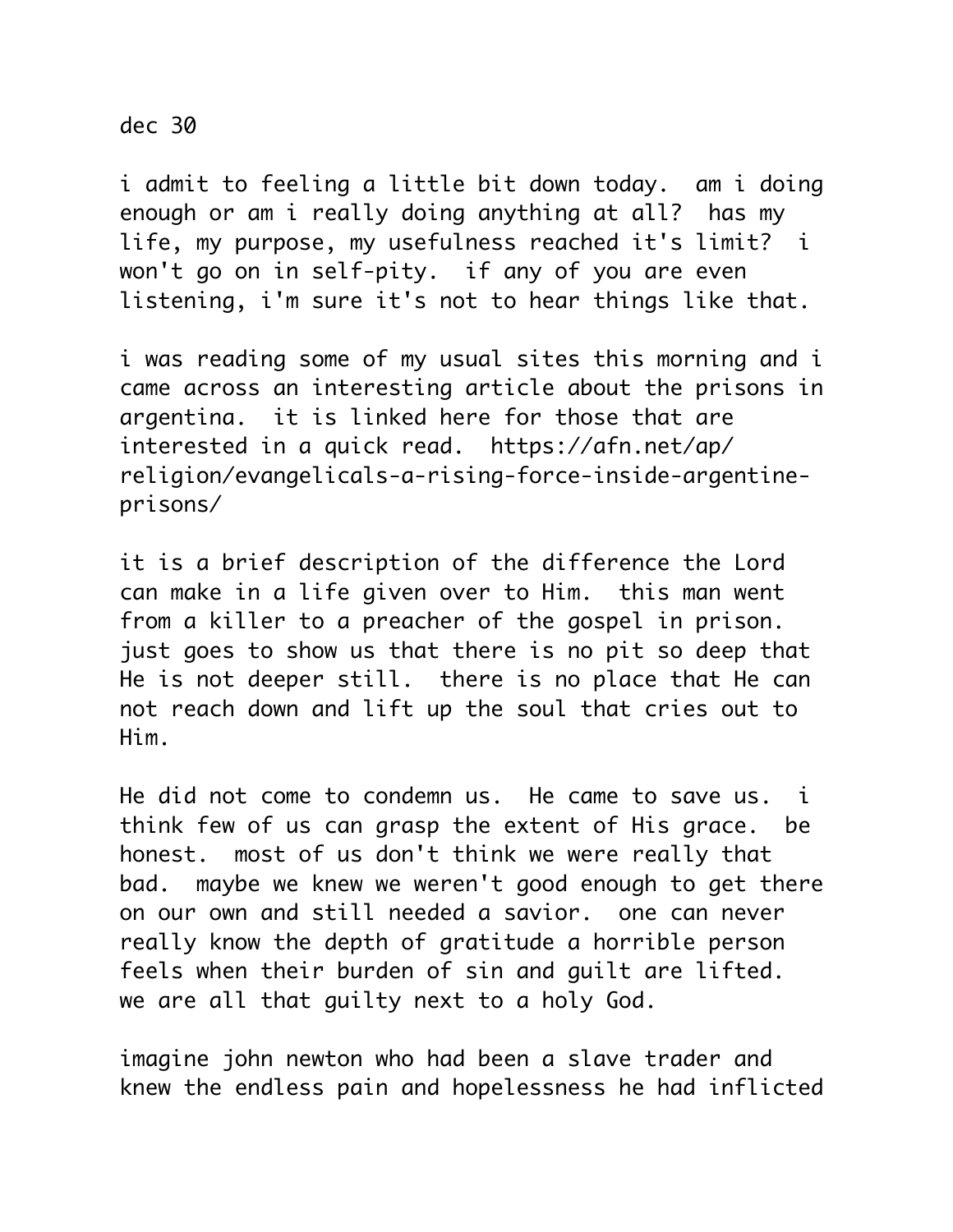on the lives of other souls. he wrote the famous hymn "amazing grace," his relief was so great. also imagine the one who had partaken in the torture and slaying of others and had felt no remorse whatsoever.

so true is our Lord's teaching. "therefore I say to you, her sins, which are many, are forgiven, for she loved much. but to whom little is forgiven, the same loves little." luke 7:47 is our devotion less because we feel we have sinned less? is our desire to share this gift with others less because the burden we feel lifted is less?

only when we are able to grasp the full extent of our fallen nature will we feel that depth of thankfulness. even david cried out, "behold, i was brought forth in iniquity, and in sin my mother conceived me." psa 51:5 that does not mean that his mother was an exceptionally bad woman. it means that we all are corrupt, and indeed our very nature is from birth.

it has been a fallen world every since man first sought to usurp God. i don't care if it a result of eating an apple or whatever. it was mankind's attempt to become a God himself. even now that spirit is dominant in the world. i can know more! i can do more! i can be more!

knowledge is a good thing. God says, "my people are destroyed for lack of knowledge. because you have rejected knowledge, I also will reject you from being priest for Me; because you have forgotten the law of your God, I also will forget your children." hos 4:6 true knowledge does not seek to usurp God. true